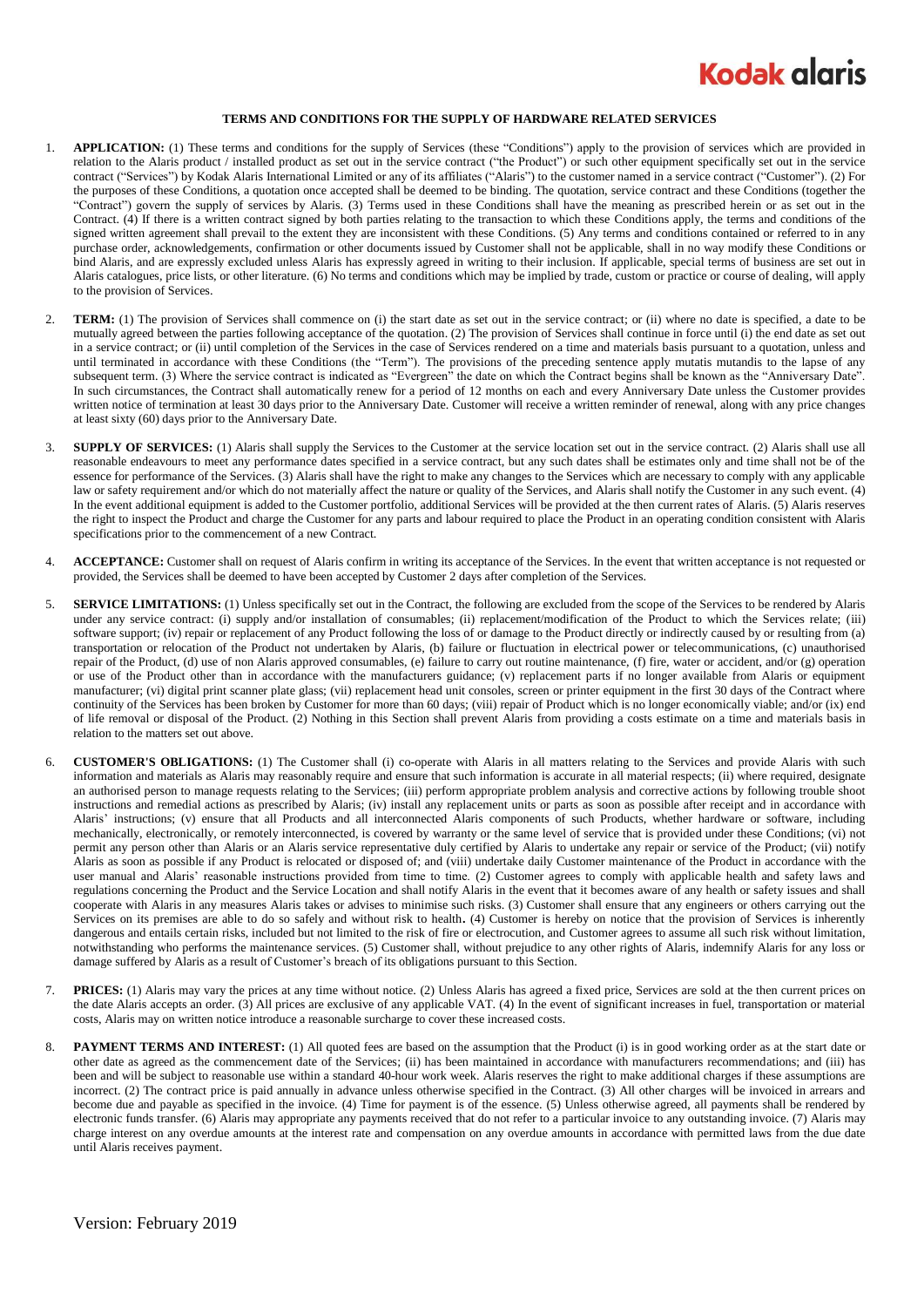## **Kodak glaris**

- 9. **WARRANTY:** (1) Alaris warrants that (i) the Services will be provided using reasonable care and skill; (ii) it has the right to provide the Services to the Customer; and (iii) from the date of acceptance of the Services, the Services shall materially correspond with their specification and be free from defects in material and workmanship for the duration of the Contract. (2) All warranties, conditions or other terms (whether express or implied by statute, common law, arising from conduct or a previous course of dealing, or trade custom or usage) as to quality, fitness for any particular purpose and/or merchantability, are, to the fullest extent permitted by law, excluded from the Contract. (3) On account of Services claimed to be defective, Customer shall not be entitled to (a) cancel (or withdraw from) the Contract, (b) claim a reduction of the agreed fees for the performance of the defective Services or make payment deductions, or (c) withhold payment of invoices. Subject to any exclusions of Alaris' liability for defects pursuant to the Contract, in case of any warranty claim by Customer due to the performance of defective Services, Alaris shall only be obliged to, at its discretion, repeat performance of the defective services or credit to Customer the full fee paid for the defective Services. In particular, any liability of Alaris for minor defects in the Services (i.e. defects not materially impairing the Customer from using (or benefiting from) the respective work products) shall be excluded. (4) Alaris' warranty shall not apply in relation to any defect arising from (i) the acts, omissions, negligence or defaults of the Customer or the Customer's employees, agents or end customers; (ii) failure to comply with operating instructions or other recommendations of Alaris as to the storage, handling and/or use of the Services; (iii) wilful damage; (iv) use not in accordance with the purpose for which they were designed; or (v) misuse or alteration or repair of the Services other than by persons authorised by Alaris. (5) The warranty is not transferable.
- 10. **LIMITATION OF LIABILITY:** (1) If not expressly provided for otherwise in these Conditions, in no event, whether in contract, tort (including in either case negligence), misrepresentation (other than fraudulent misrepresentation), breach of statutory duty or otherwise pursuant to the Contract, shall Alaris be liable for any loss of profits, anticipated savings, revenue, business, loss or corruption of data, loss of use, loss of goodwill, loss due to delay or any indirect or consequential loss or damage whatsoever or any claims from third parties for such damages. (2) Alaris' liability for breach of the warranty set out in Section 9 (1) above, is, at Alaris' option, limited to the repair, replacement or crediting of the full price paid for the Services that directly gave rise to the claim. (3) Subject to (1) and (2), Alaris' aggregate liability for all other claims, whether in contract, tort (including in either case negligence), misrepresentation (other than fraudulent misrepresentation), breach of statutory duty or otherwise pursuant to the Contract, shall be limited to the net price paid by the Customer for the specific Services giving rise to the claim in the twelve (12) months prior to the date on which the loss or damage occurred. (4) Nothing in the Contract shall be deemed to exclude or limit Alaris' liability in respect of: (i) Loss or damage caused by wilful intent or gross negligence of Alaris or Alaris' officers, employees, agents or contractors; (ii) Injuries to or death of any person, caused by Alaris or Alaris' officers, employees, agents or contractors; or (iii) any other liability which cannot be excluded by law. (5) Any claim for loss or damages, except a claim for damages arising out of (4), must be notified to Alaris within twelve (12) months as from the date on which the damage was caused, failing which such claim is deemed to be waived.
- 11. **FIRMWARE:** In relation to any Alaris firmware supplied as part of the Product ("Firmware"), Alaris shall provide updates where possible to correct errors and bugs in the Firmware, in accordance with the response time set out in the Contract. For the purposes of these Conditions, the term "Firmware" does not include software, embedded or otherwise which is provided by a third party in third party hardware ("Third Party Software"). Support for Third Party Software is subject to the terms of a separate agreement between the Customer and the third party supplier. If updates, upgrades or supplements of the Firmware are provided, use is governed by these Conditions, subject to any amendments made by Alaris from time to time, unless otherwise notified in writing. For the avoidance of doubt, Alaris has no obligation under the Contract to provide support in relation to any ancillary, additional or supporting software which is subject to a separate agreement.
- 12. **INTELLECTUAL PROPERTY:** All intellectual property rights, meaning all inventions, registered designs, design rights, data base rights, copy rights, know-how, trademarks, trade secrets and all other intellectual property rights, and the applications for any of the same and any rights or forms of protection of a similar nature and having equivalent or similar effect to any of them which may subsist anywhere in the world, ("Intellectual Property Rights") in or arising out of or in connection with the Services shall be owned and retained by Alaris.
- 13. **INDEMNIFICATION:** (1) Customer shall (i) not cause or permit any third party to cause any damage or endanger the Intellectual Property Rights of Alaris; and (ii) without prejudice to any other rights of Alaris, indemnify Alaris for any loss suffered by Alaris by reason of any use by Customer, Customer's employees, agents or customers, of Intellectual Property Rights of Alaris other than in accordance with the Contract. (2) Customer shall without prejudice to any other rights of Alaris, indemnify Alaris for any loss suffered by Alaris, howsoever arising, by reason of Customer's breach of its obligations pursuant to Sectio[n 6](#page-0-0) above. (3) In the event of a claim, or notification of an intention to make a claim, which may reasonably be considered likely to give rise to a liability under this indemnity ("Claim"), Customer shall: (i) as soon as reasonably practicable, give written notice of the claim to Alaris specifying the nature of the Claim in reasonable detail; and (ii) not make any admission of liability, agreement or compromise in relation to the Claim. (4) Customer shall not, except with the prior written consent of Alaris, consent to entry of any judgment or enter into any settlement that does not include as an unconditional term given by the claimant or plaintiff to Alaris and its affiliates a release from all liability and blame with respect to the Claim.
- 14. **SUSPENSION AND TERMINATION:** (1) If Alaris' performance of any of its obligations under the Contract is prevented or delayed by any act or omission by the Customer or failure by the Customer to perform any relevant obligation ("Customer Default"), Alaris shall without limiting its other rights or remedies have the right to suspend performance of the Services until the Customer remedies the Customer Default, and to rely on the Customer Default to relieve it from the performance of any of its obligations to the extent the Customer Default prevents or delays Alaris' performance of any of its obligations. (2) Alaris shall not be liable for any costs or losses sustained or incurred by the Customer arising directly or indirectly from Alaris' failure or delay to perform any of its obligations as set out in the Contract; and the Customer shall reimburse Alaris on written demand for any costs or losses sustained or incurred by Alaris arising directly or indirectly from the Customer Default. (3) Where in Alaris' reasonable opinion, equipment is no longer capable of economic repair or where parts are no longer available, such Product may be removed from the scope of the Contract on written notice to the Customer. In such case, the agreed service fees shall be reduced by the amount which was exclusively allocated to the provision of Services regarding the removed Product. (4) Without prejudice to its other rights, Alaris may terminate the Contract or in its sole discretion suspend performance of the Services immediately by written notice to the Customer in the event that; (i) Customer fails to pay any sums due under and in accordance with the Contract; (ii) Customer breaches any terms of the Contract; (iii) Customer is unable to pay its debts as they fall due, passes a resolution for winding up (other than for the purposes of a solvent amalgamation or reconstruction) or if a court of competent jurisdiction makes an order to that effect, enters into a receivership or liquidation or otherwise ceases to carry on business or an analogous event occurs to Customer in any jurisdiction; (iv) an event pursuant to Section 19 (6) where such event has persisted for more than 14 days; or (v) pursuant to Sectio[n 17](#page-2-0) (2).
- 15. **CONFIDENTIAL INFORMATION:** (1) All non-public, confidential or proprietary information of Alaris, including but not limited to, specifications, samples, patterns, designs, plans, drawings, documents, data, business operations, pricing, discounts or rebates, disclosed by Alaris in connection with the Contract, whether disclosed orally or disclosed or accessed in written, electronic or other form or media, and whether or not marked, designated or otherwise identified as "confidential," shall be deemed to be confidential, to be used solely for the purpose of performing under the Contract and may not be disclosed or copied unless authorized in advance by Alaris in writing. (2) Upon Alaris' request, Customer shall promptly return all documents and other materials received from Alaris and delete any copies made thereof. (3) Alaris shall be entitled to apply for injunctive relief for any violation of this Section. (4) This Section does not apply to information that is: (i) in the public domain; (ii) known to Customer at the time of disclosure; (iii) rightfully obtained by Customer on a nonconfidential basis from a third party; or (iv) is required to be disclosed by any applicable law or by order of any Court of competent jurisdiction or any